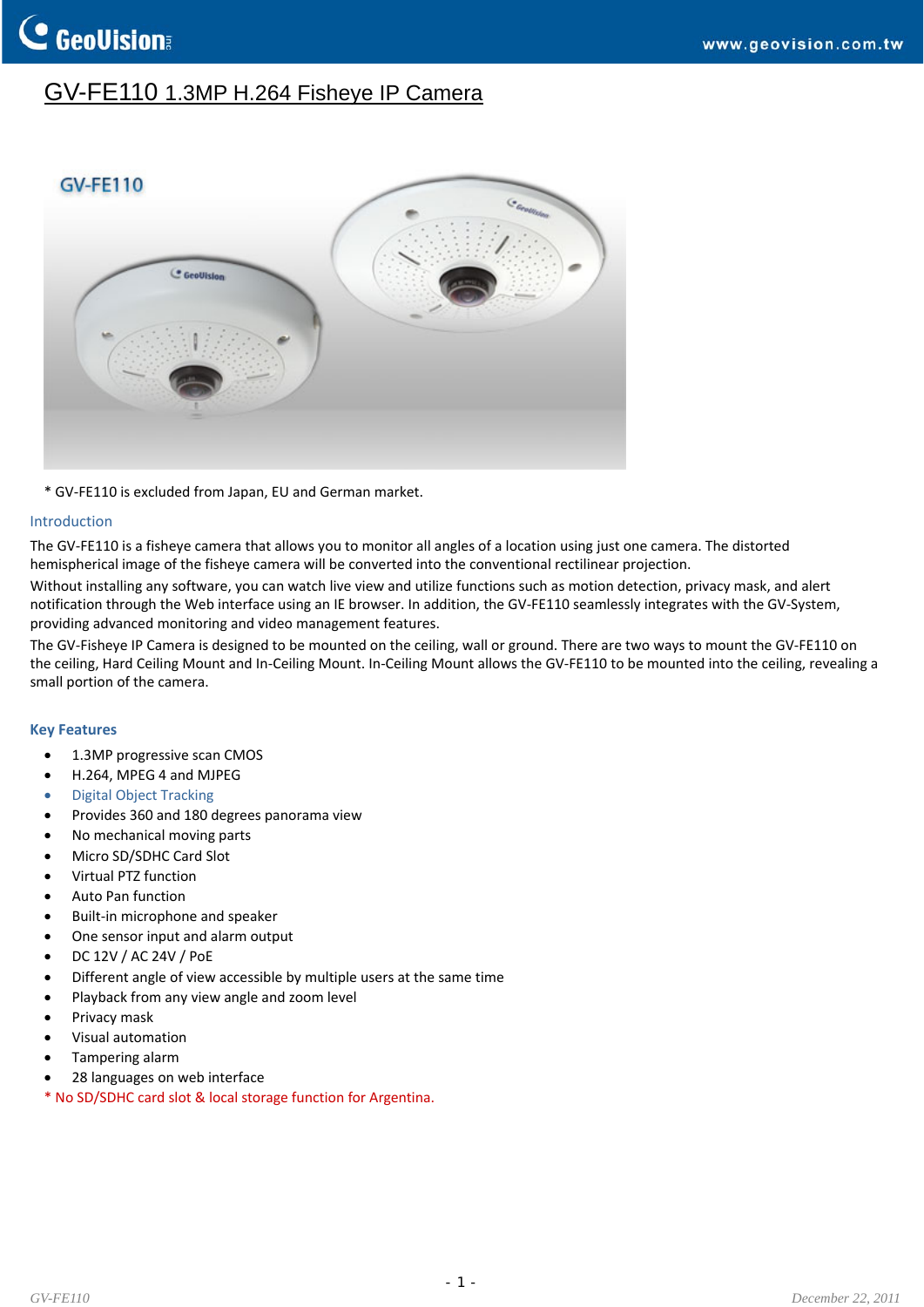## **Fisheye Source Image**



**Single View** 



360° View







**Quad View** 

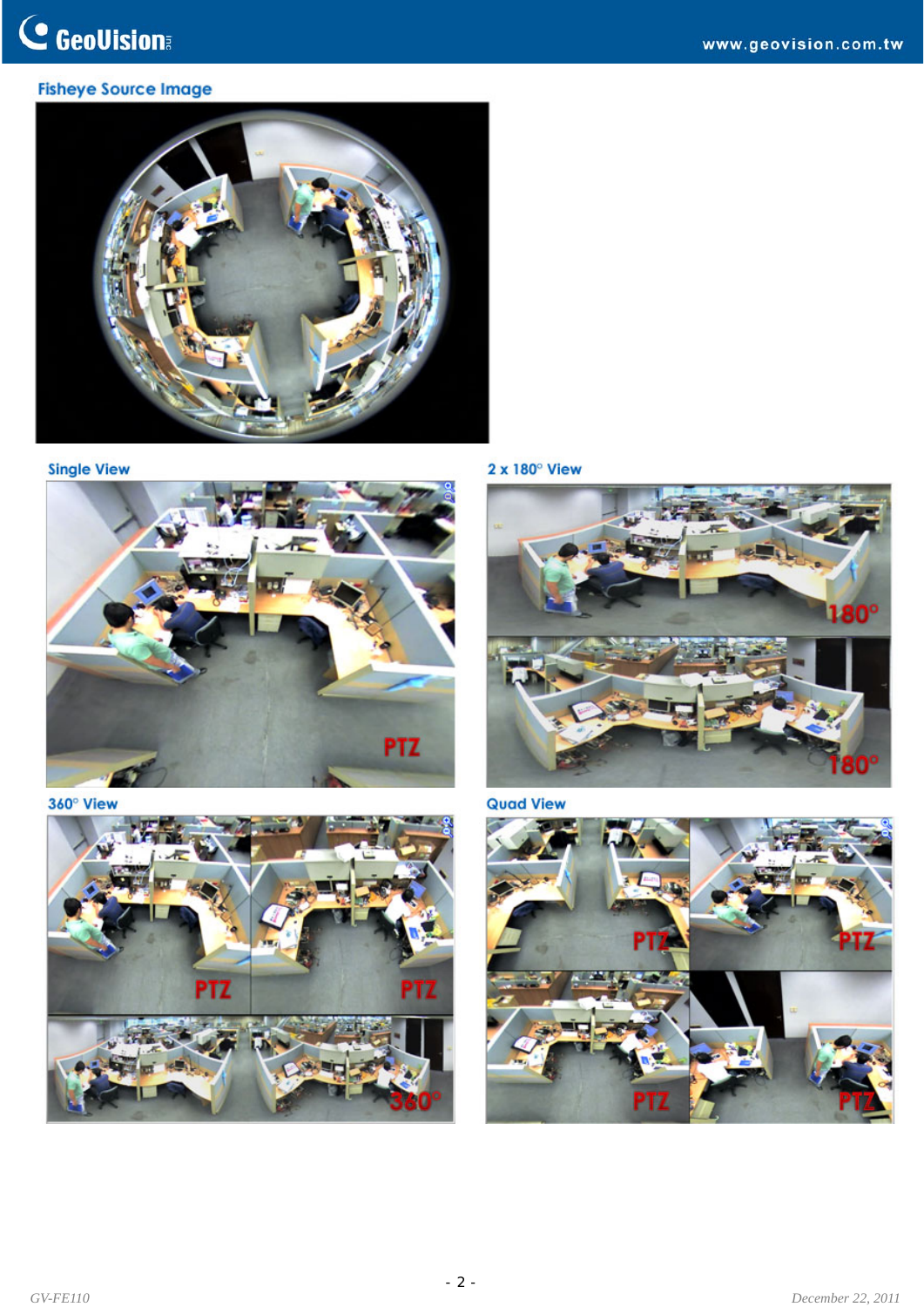## **C** GeoVision **SPECIFICATIONS**



#### **System Requirements**

| <b>OS</b>                   | 32-bit     | Windows XP / Vista / 7 / Server 2008                                                                                                   |
|-----------------------------|------------|----------------------------------------------------------------------------------------------------------------------------------------|
|                             | 64-bit     | Windows 7 / Server 2008                                                                                                                |
| <b>GV-System Version</b>    |            | GV-System V8.4.0.0 with patch files or later                                                                                           |
| <b>Browser</b>              |            | Internet Explorer 7.x or later                                                                                                         |
| Camera                      |            |                                                                                                                                        |
| Image Sensor                |            | 1/3" progressive scan CMOS                                                                                                             |
| <b>Picture Elements</b>     |            | 1280 (H) x 1024 (V)                                                                                                                    |
| Minimum<br>Illumination     | Color      | 1.5 Lux (1/60 sec), 0.1 Lux (1/5 sec), (F/2.0, AGC-ON, slow shutter-Off.)                                                              |
| <b>Shutter Speed</b>        |            | 1/5 ~ 1/4000 sec, Auto (Balanced, Speed Priority, Quality Priority)                                                                    |
| White Balance               |            | Automatic, Manual (2800K~8500K)                                                                                                        |
| <b>Optics Lens</b>          |            |                                                                                                                                        |
| Megapixel                   |            | Yes                                                                                                                                    |
| Day/Night                   |            | Yes (electronic)                                                                                                                       |
| Iris                        |            | <b>Fixed Iris</b>                                                                                                                      |
| Focal Length                |            | 1.25 mm                                                                                                                                |
| Aperture                    |            | F/2.0                                                                                                                                  |
| Mount                       |            | M12, Pitch 0.5 mm                                                                                                                      |
| Image Format                |            | $1/3$ "                                                                                                                                |
|                             | Diagonal   | $185^\circ$                                                                                                                            |
| Angle of View               | Horizontal | 185°                                                                                                                                   |
|                             | Vertical   | $185^\circ$                                                                                                                            |
|                             | Focus      | None                                                                                                                                   |
| Operation                   | Zoom       | None                                                                                                                                   |
|                             | Iris       | Fixed                                                                                                                                  |
| Operation                   |            |                                                                                                                                        |
| Video Compression           |            | H.264, MPEG4, MJPEG                                                                                                                    |
| <b>Video Resolution</b>     |            | 1280 x 1024                                                                                                                            |
| Frame Rate                  |            | 15 fps                                                                                                                                 |
| <b>Image Setting</b>        |            | Brightness, Contrast, Sharpness, Saturation, Gamma, White Balance, Flicker-less, Image Orientation, Shutter Speed                      |
| Audio Compression           |            | G.711                                                                                                                                  |
| Sensor Input                |            | 1 Input (Dry Contact)                                                                                                                  |
| Alarm Output                |            | 1 output                                                                                                                               |
| Network                     |            |                                                                                                                                        |
| Interface                   |            | 10/100 Ethernet                                                                                                                        |
| Protocol                    |            | HTTP, HTTPS (available in next version), TCP, UDP, SMTP, FTP, DHCP, NTP, UPnP, DynDNS, RTSP, PSIA, SNMP<br>(available in next version) |
| Mechanical                  |            |                                                                                                                                        |
| Lens Mounting               |            | M12, Pitch 0.5 mm / 0.02 in                                                                                                            |
| <b>Temperature Detector</b> |            | Yes                                                                                                                                    |
|                             |            |                                                                                                                                        |